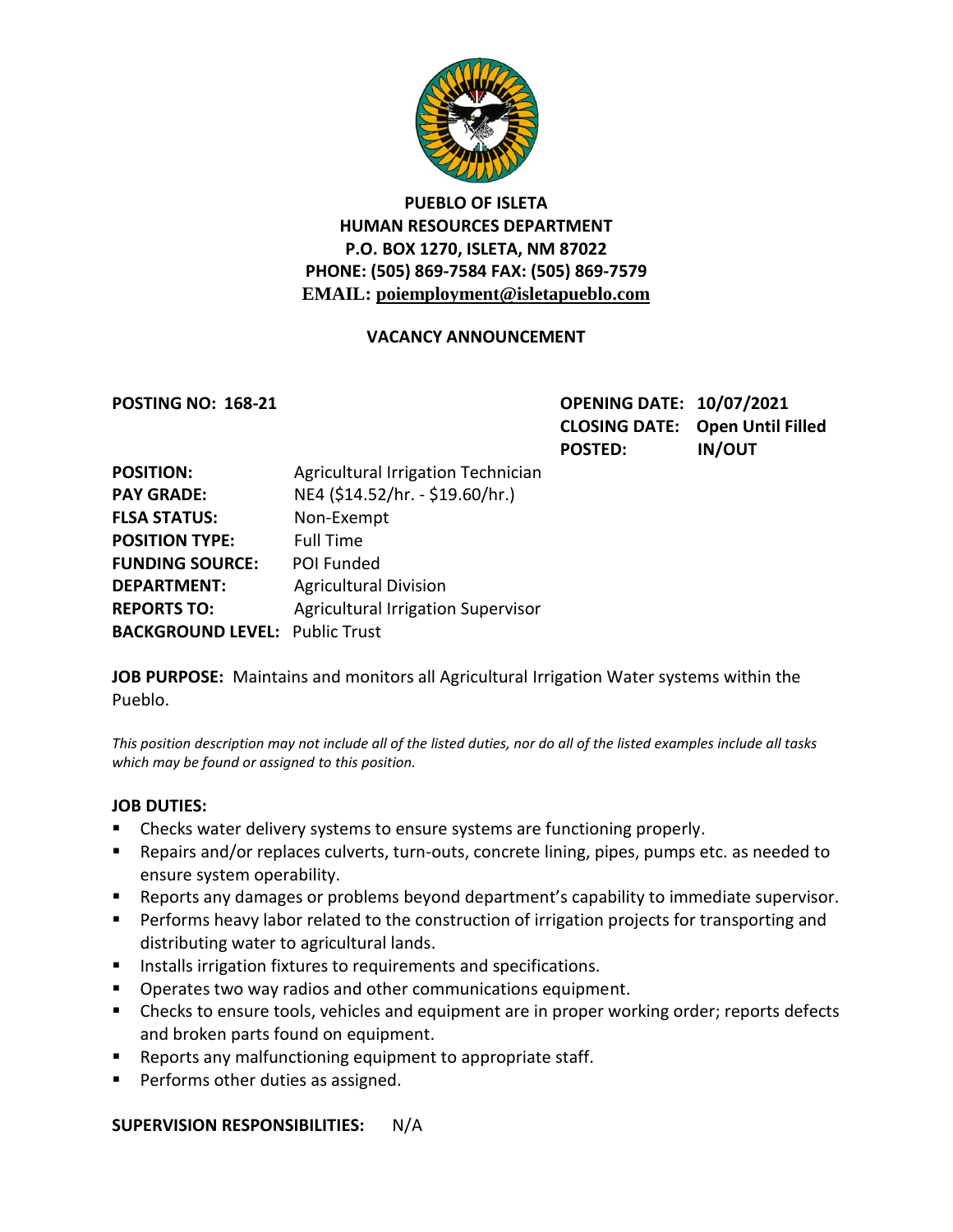#### **MINIMUM QUALIFICATIONS/REQUIREMENTS:**

- High School Diploma/GED.
- One year experience in related field.
- Valid New Mexico driver's license with ability to meet Pueblo of Isleta liability insurance requirements and maintain eligibility for insurance.
- **Must pass background check for position.**
- **Must be able to comply with the Pueblo of Isleta Drug Free Workplace policies.**

## **KNOWLEDGE, SKILL AND ABILITY REQUIREMENTS:**

- Knowledge of irrigation practices; gravity flow open ditch systems; water flow measurement; basic mathematics; construction techniques in carpentry and concrete forming practices.
- Knowledgeable in the safe operation and maintenance of hand tools, power tools, and other equipment.
- Knowledge of basic agricultural irrigation ditch repairs.
- Knowledge of proper safety techniques.
- **Concrete experience preferred.**
- Ability to exercise independent judgment. Ability to work in the outdoors in extreme weather conditions.
- Ability to use various types of machinery.
- Ability to troubleshoot agricultural irrigation water delivery systems.
- Ability to communicate effectively in the English language both verbally and in writing.
- Ability to establish and maintain professional relationships with individuals of varying social and cultural backgrounds and with co-workers at all levels.
- **Ability to speak Tiwa preferred.**
- Ability to understand and follow verbal and written instructions.
- Ability to learn from direct on-the-job experience.

#### **PHYSICAL DEMANDS:**

- Work requires ability to stand and walk for up to 10 hours per day.
- Talk, hear sit, stand; use hands to handle objects, equipment, controls and reach with arms and hands.
- Work requires extensive lifting, bending, carrying, loading, unloading and transporting equipment and supplies.
- **Standing and walking may be on uneven surfaces or unstable ground.**
- Requires extensive repetitive use of hands and arms to use tools.
- **Position requires frequent lifting of up to 50 lbs while wearing safety equipment.**

## **WORK ENVIRONMENT:**

- Work is performed in an outside environment.
- **Noise level is usually moderate to loud.**
- Exposure to natural weather conditions and various dusts and mists may occur while performing outdoor duties.
- Work requires use of safety equipment, safety-toe shoes, goggles, gloves, harnesses, helmet, protective face shields and/or hardhats.